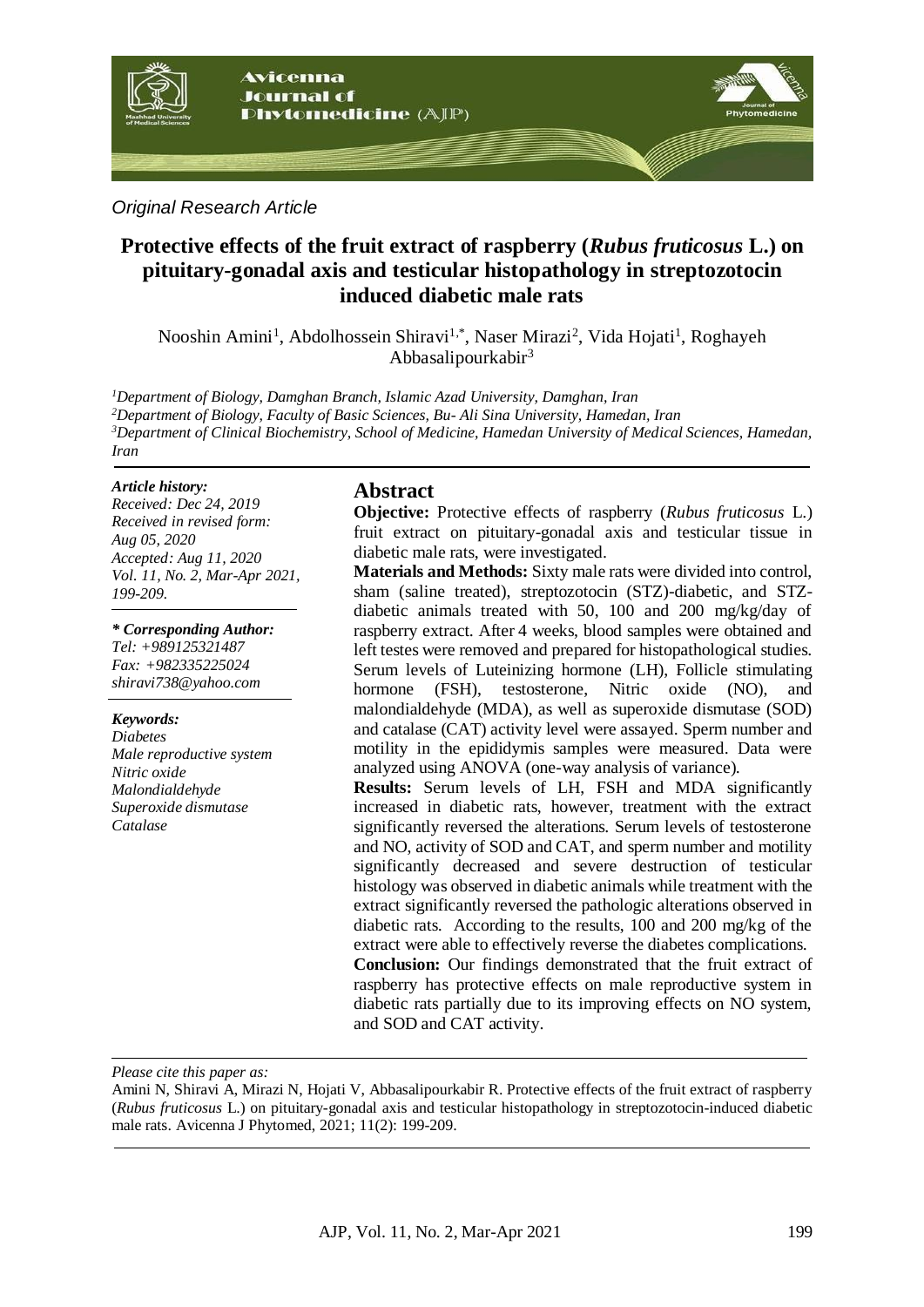# **Introduction**

Defective discharge or deficiency in insulin function in diabetes leads to chronic hyperglycemia which affects and degrades the function of various organs, including the kidneys, nerves, heart, blood vessels and testicles (Haas et al., 2010). Studies on diabetic animals showed that hyperglycemia leads to reduced reproductive performance (La Vignera et al., 2012). Reduced sperm count and motility, and testosterone level, as well as sexual dysfunction and various degrees of testicular lesions were reported in diabetic animal models (Zha et al., 2018). It was found that diabetes tends to reduce spermatogenesis by inducing changes, including oxidative stress and free radical production (Asadi et al., 2017) and acting on nitric oxide (NO) system in the seminiferous tubules and reducing the number of spermatogonia cells (Moodley et al., 2015). To detect oxidative stress in tissues, malondialdehyde (MDA), a carbonyl group produced during lipid peroxidation, is widely studied in experimental studies (Soydinç et al., 2007). Superoxide dismutase (SOD) is also one of the key enzymes for the antioxidant defense of the body against free radicals-induced damage. This enzyme accelerates the conversion of two radicals of anion superoxide to hydrogen peroxide and molecular oxygen, and thus scavenges the harmful radicals (Gopal and Elumalai, 2017). Catalase (CAT) plays an important role in the removal of hydrogen peroxide. This enzyme effectively converts hydrogen peroxide into water and an oxygen molecule (Nimse and Pal, 2015). Nitric oxide (NO), as a mediator, plays an important role in many functions of the nervous system (Taherian et al., 2010). Various studies revealed the role played by NO in normal functioning of the male and female reproductive system (Hassanpour, 2007).

Raspberry (*Rubus fruticosus* L.) has a broad spectrum of protective functions against diverse degenerative diseases. *R.*

*fruticosus* L. contains vitamins such as A, C, and E, folic acid, mineral chloride, Zn, Cu, Al, Mn, Co, and Fe as well as various types of sterols (Zia-Ul-Haq et al., 2014) which contribute to protective function of the plant against a wide variety of disorders. Different types of carotenoids, marinova, βcryptoxanthin, lycopene, zeaxanthin, βcarotene and α-carotene were also extracted from the fruit of *R. fruticosus*. Raspberry is a rich source of natural antioxidants because it contains large quantities of phenols, flavanols and anthocyanins, which act as free radical inhibitors. The most important effects of raspberry are antimicrobial, antioxidant, antiinflammatory and anti-cancer functions (Zia-Ul-Haq et al., 2014).

A vast majority of research concerning raspberry is focused on its chemoprevention and anticancer effects, and few research were carried out to detect the protective effects of raspberry extract, particularly fruit extract, on the male reproductive system in diabetic subjects.

Due to the fact that the fruit of the raspberry plant has antioxidant properties and can prevent the side effects of oxidative stress caused by diabetes (Zia-Ul-Haq et al., 2014), the main aim of this study was to determine the protective effects of the fruit extract of raspberry (*Rubus fruticosus* L.) on pituitary-gonadal axis, and serum levels of NO, and MDA, and SOD and CAT activity in streptozotocin (STZ)-diabetic male rats.

# **Materials and Methods**

The study protocol was approved by the Ethics Committee of Hamedan University of Medical Sciences (IR.UMSHA.REC.1399.414).

### **Experimental design**

To investigate the anti-diabetic effects of fresh fruits of raspberry extract, we carried out an *in vivo* study to show whether the extract may reverse diabetes effects on pituitary-gonadal axis and testicular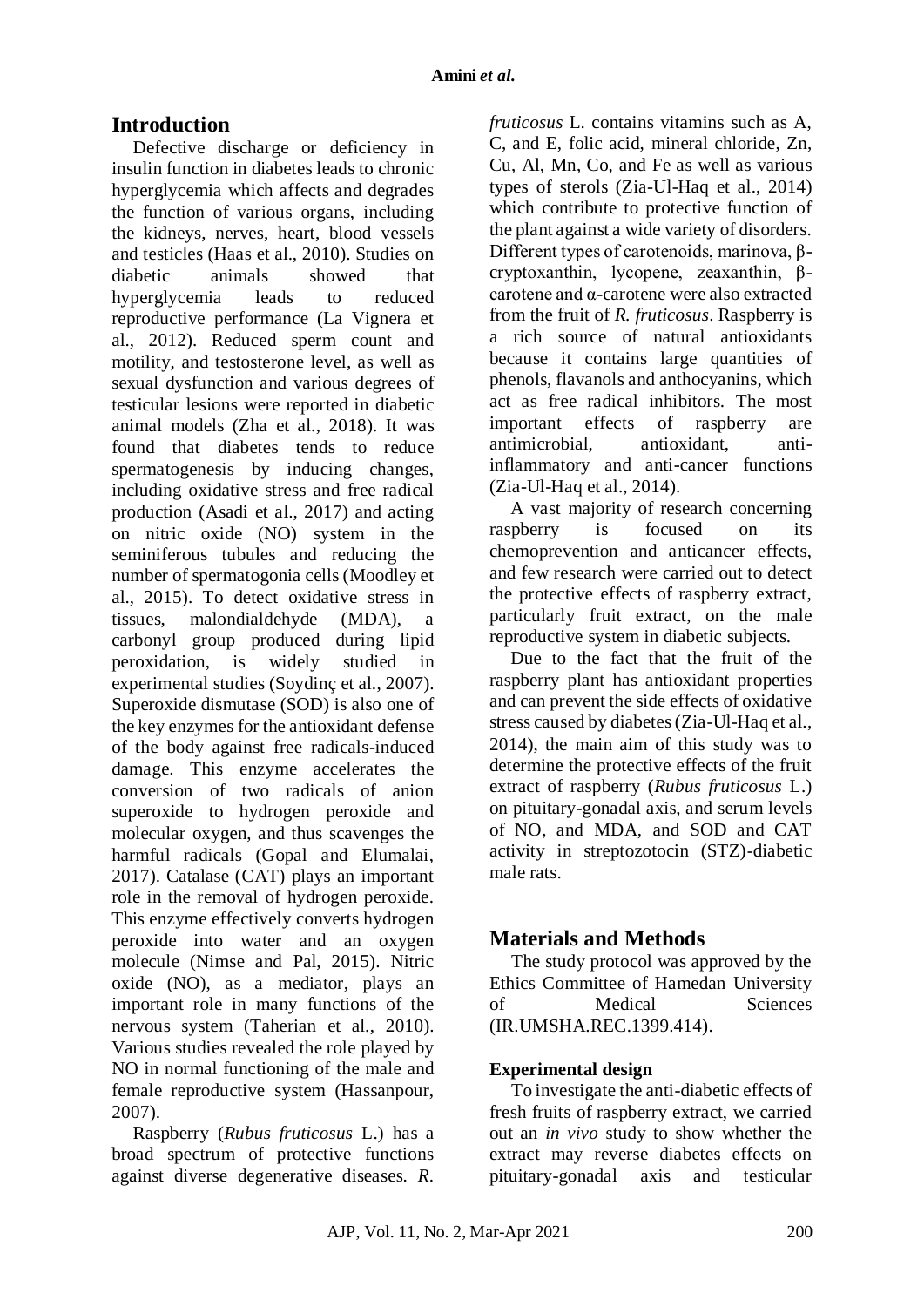histopathology in STZ-induced diabetic male Wistar rats. Serum levels of LH, FSH, testosterone, NO, and malondialdehyde, as well as superoxide dismutase and catalase activity were assayed and sperm number and motility in the epididymis samples were measured in diabetic animals treated with the extract and compared with control (untreated) rats.

# **Extraction**

Fresh fruits of raspberry (*Rubus fruticosus* L.) were obtained from Rudbar County of Gilan Province and authenticated scientifically by the Department of Biology, Malayer University, Malayer, Iran. Voucher specimens of the plant are deposited in the Herbarium of University of Malayer (Malayer, Iran, No. 1036). After desiccation, the fruits under shade, were crushed and powdered using an electric grinder. Then, 500 g of fruit powder was mixed with 80% ethyl alcohol and 20% distilled water and kept in a bain-marie at 50 to 55°C for 72 hr. After purifying the supernatant using filter paper, the solution was extracted by a rotary evaporator machine under a vacuum evaporation condition. Then, under a fume hood, the extract was concentrated for 24 hr, and finally, the desired doses of extract (99%) were prepared by dissolving twice in distilled water (Gomar et al., 2015).

## **Determination of total phenol and flavonoid contents**

To measure total phenolic content of the extract, 0.5 ml of the extract was mixed with 5 ml of Folin Ciocalteu reagent and 4 ml of carbonate sodium solution. After 15 min, the total phenols were measured using spectrophotometry method and the calculations suggested by Karamian et al. (Karamian et al., 2013).

Aluminum chloride colorimetric method was used to measure the total flavonoid contents in fresh fruit of raspberry extract. Here, 0.5 ml of extract was mixed with 1.5 ml of methanol, 0.1 ml of 10% aluminum chloride, 0.1 ml of 1 M potassium acetate

and 2.8 ml of distilled water. After 30 min, the total flavonoid contents were measured using colorimetric method and calculations suggested by Karamian et al. (Karamian et al., 2013).

# **Animals**

Male Wistar rats (200-250 g) were obtained from Pasteur Institute (Tehran, Iran) and kept under standard conditions  $(20-25\degree C; 12 \text{ hr}$  light: 12 hr darkness). The animals had free access to tap water and food (Noorafshan et al., 2017). Experimental trials were done alternatively to find common signs of pathology.

# **Protocol of study**

According to previous studies (Mohammadi Mehdiabadihassani et al., 2018), rats were divided into 6 groups of 10 animals in each group: control (intact) group, sham (normal saline-treated) group, STZ (55 mg/kg), and STZ (55 mg/kg) + raspberry fruit extract (50, 100 and 200 mg/kg) treated rats. STZ (Zanosar Pharmacia and Upjohn Co., Kalamazoo, MI, USA) was dissolved in citrate buffer (pH=7.3) and injected intraperitoneally in animals after a 12-hr fasting period. Three days after STZ injection, blood samples were obtained from the lateral tail vein and analyzed for glucose levels (Biomine, Rightesttm GM300, Biomine Corporation, Switzerland). Rats with blood glucose higher than 250 mg/dl, were considered diabetic. Three days after STZ injection, type 1 diabetes (Shiravi and Sayyad Zomorrodi, 2015) was considered. The extracts were injected intraperitoneally for 4 weeks on a daily basis. All animal experiments were carried out using the standards in accordance with Guidelines for Ethical Conduct in the Care and Use of Animals.

## **Preparation of tissue samples**

The left testes were removed completely after the surgical operation. The epididymis of each testis was also carefully removed. The testes were fixed in 10% formalin and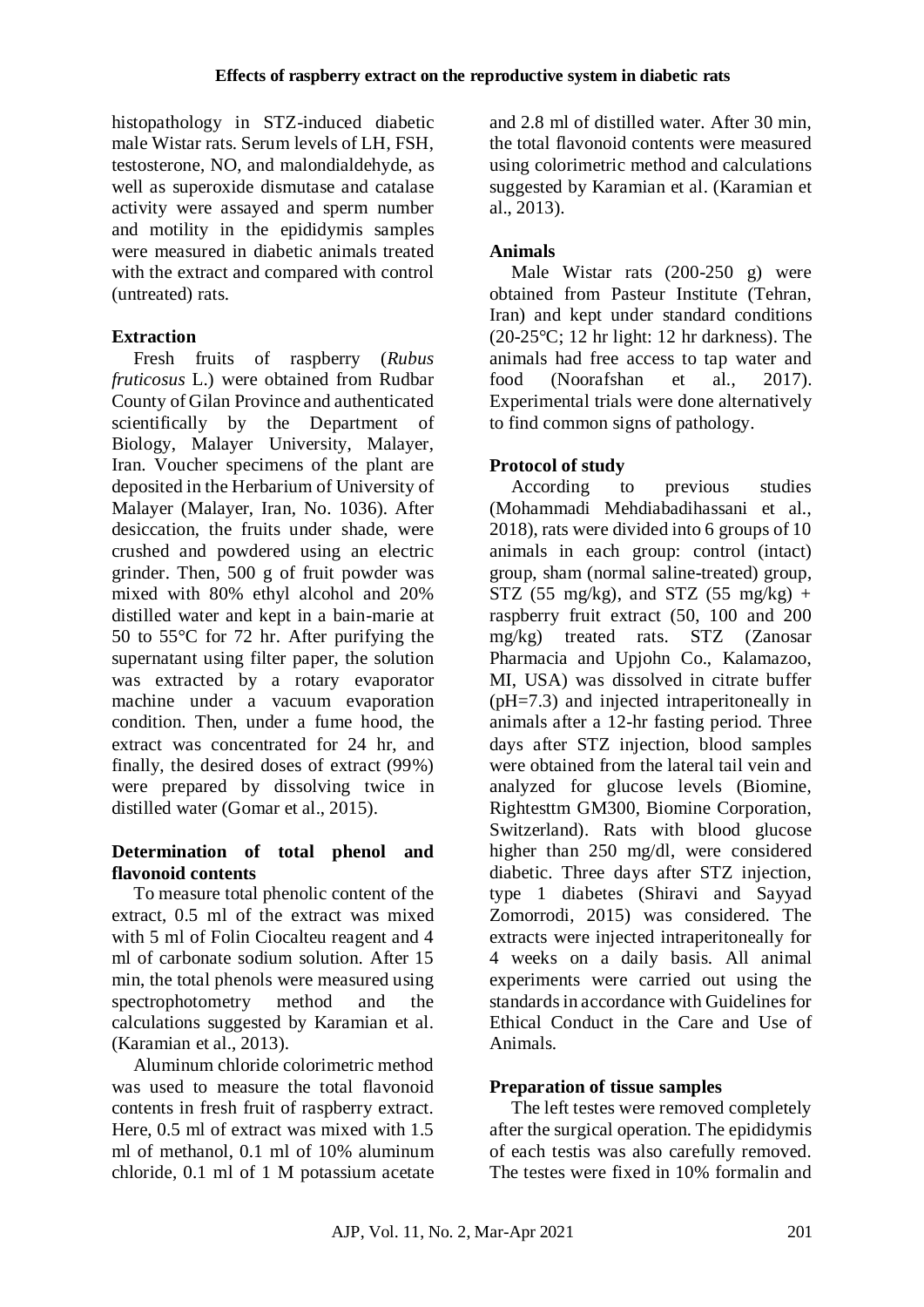finally the tissues were embedded in paraffin. Slices of 5-μm diameter were stained with hematoxylin-eosin and observed under a light microscope according to details suggested by Johari et al. (Johari et al., 2010).

### **Determination of sperm count and motility**

To obtain the total sperm count in samples, semen was sucked from the cauda epididymis. The semen sample was then diluted using normal saline. The sperm count was performed using a Neubauer counting chamber under light microscope (Sookhthezari et al., 2016). For sperm motility evaluation, diluted semen samples were mixed with 2.9% sodium citrate dehydrate solution and a drop of the fluid was transferred on to a cover glass and finally, the sperm motility was evaluated using a microscopic method.

#### **Hormone and enzyme assay**

Blood samples for serum preparation were centrifuged at 3500 rpm for 15 min. Serum levels of testosterone and gonadotropins (FSH and LH) were assayed using ELISA method by standard kits (Marburg, Germany). MDA, SOD and CAT activity was measured using ELISA kit from the ZellBio GmbH (Germany), according to the manufacturer's instructions.

#### **Data analysis**

The data were analyzed using one-way analysis of variance (ANOVA) followed by Tukey's *post-hoc* test. Differences among groups were considered significant when  $p < 0.05$ .

### **Results**

#### **Compounds identified in the extract**

Total phenol and flavonoid contents of the *Rubus fruticosus* L. extract are shown in Table 1.

Table 1. Total phenol and flavonoid contents of the *Rubus fruticosus L*. extract.

| Extract                       | Total phenol<br>(mg/g dw) | Total flavonoid<br>(mg/g dw) |  |
|-------------------------------|---------------------------|------------------------------|--|
| <b>Rubus</b><br>fruticosus L. | $42+0.35$                 | $31+0.43$                    |  |

#### **Hormonal evaluation**

Serum levels of LH and FSH were significantly higher while testosterone was significantly lower in the diabetic animals than the control group  $(p<0.001)$ ; However, alterations in the serum levels of the hormones in diabetic rats were reversed by treatment with the extract of raspberry fruit  $(50, 100 \text{ and } 200 \text{ mg/kg})$  ( $p<0.001$ ). The highest dose of the extract (200 mg/kg) had a higher protective effect on serum levels of LH, FSH and testosterone than the lowest dose (50 mg/kg) (p<0.001, p<0.05, p<0.001, respectively) (Table 2).

#### **Determination of testis size, testis weight, and sperm count and motility**

Testis size and weight significantly decreased in the diabetic animals compared to the control group  $(p<0.001)$ ; however, alterations in testis size and weight were reversed by treatment with the extract of raspberry fruit (Table 3).

Sperm count and motility also significantly decreased in the diabetic animals compared to the control group (p<0.001). Although treatment of diabetic animals with 50 mg/kg of the extract had no significant impact on sperm count and motility compared to the diabetic rats, daily injection of 100 and 200 mg/kg of raspberry fruit extract could significantly reverse the alterations in sperm count and motility in the diabetic animals  $(p<0.001$  and  $p<0.01$ , respectively) (Table 3).

### **Evaluation of NO level and MDA, CAT and SOD activity**

Serum level of NO and SOD and CAT activity significantly decreased in the diabetic animals compared to the control group, while there was a significant increase in serum level of MDA  $(p<0.001)$ . Treatment of diabetic rats with 50 and 100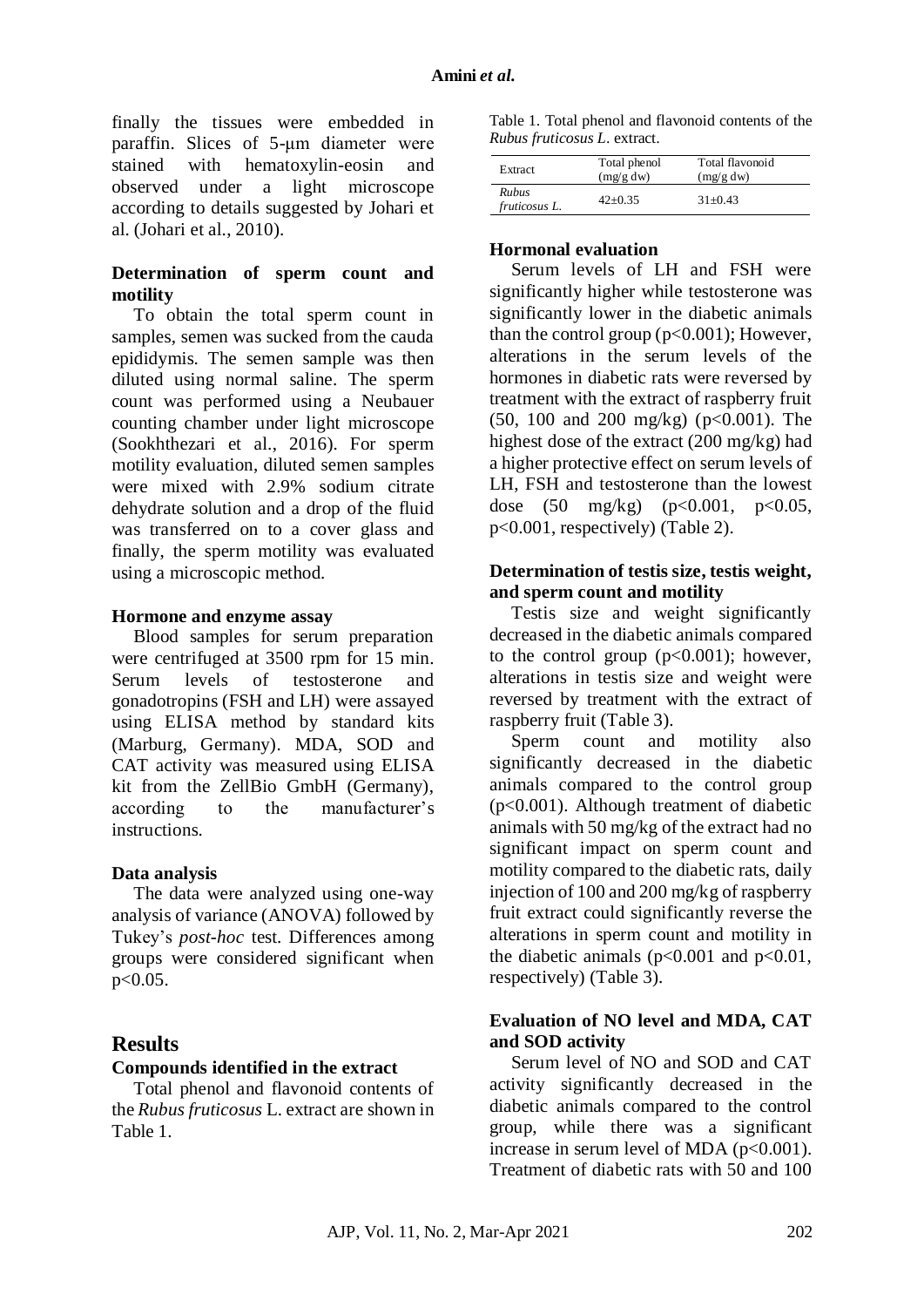mg/kg of the extract did not significantly alter serum levels of NO compared to the diabetic animals, however, treatment with 200 mg/kg of the extract led to an enhanced NO level comparable to the control animals. Daily injection of 50, 100 and 200 mg/kg in the diabetic animals could significantly reverse the alteration in serum level of MDA in the diabetic animals  $(p<0.01, p<0.001$  and  $p<0.001$ , respectively). CAT activity level was reversed in the diabetic rats treated with 100 and 200 mg/kg of raspberry fruit extract (p<0.001), and SOD activity level alteration was also reversed in the diabetic rats treated with 50, 100 and 200 mg/kg of the extract (p<0.001) (Table 4).

We did not observe a significant difference between data obtained from the sham and control groups in our experiments, indicating that the procedure of injection did not have a significant impact on these data.

Intertubular edema was observed in histology examination and the epithelial layer of the epididymis was degenerated (Figure 1: 3.A and 3.B). However, treatment of the diabetic animals with 100 mg/kg (Figure 1: 4.A) and 200 mg/kg (Figure 1: 5.A) of the extract significantly reversed the histopathological changes imposed to normal testicular tissue with epithelial reconstruction and increased number of the main cells.

Table 2. Serum levels of LH, FSH and testosterone in different groups of male Wistar rats.

| Groups                | $LH$ (mIU/ml)             | FSH (mIU/ml)     | Testosterone (ng/ml) |
|-----------------------|---------------------------|------------------|----------------------|
| Control               | $1.84 \pm 0.010$          | $1.52 \pm 0.005$ | $4.86 \pm 0.032$     |
| Sham                  | $1.86 \pm 0.023$          | $1.57 \pm 0.023$ | $4.80 \pm 0.030$     |
| DM                    | $2.60 \pm 0.008$          | $2.67 \pm 0.039$ | $2.16 \pm 0.013$     |
|                       | ***###                    | ***###           | ***###               |
| $DM+Ext. (50 mg/kg)$  | $2.12+0.010$              | $1.78 \pm 0.019$ | $3.53 \pm 0.019$     |
|                       | ***###\$\$\$              | ***###\$\$\$     | $***\#~+$ \$\$\$     |
| $DM+Ext. (100 mg/kg)$ | $2.17 \pm 0.007$          | $1.75 \pm 0.021$ | $3.31 \pm 0.008$     |
|                       | $***$ ###\$\$\$+          | ***##\$\$\$      | $***$ ###\$\$\$+++   |
| $DM+Ext.$ (200 mg/kg) | $1.94 \pm 0.014$          | $1.67+0.019$     | $4.79 \pm 0.016$     |
|                       | ***##\$\$\$+++ <b>+++</b> | $*$ *S\$\$+      | $$S5++++++$          |

\*indicates a significant difference compared to the control group. # indicates a significant difference compared to the sham group. \$ indicates a significant difference compared to the diabetic (DM) group. + indicates a significant difference compared to the DM + extract receiving (EXT; 50 mg/kg) group. **†** indicates a significant difference compared to the DM + Ext (100 mg/kg) group. (\*\* p<0.01 and \*\*\* p<0.001); (## p<0.01 and ### p<0.001); (\$\$\$ p<0.001); (+ p<0.05 and +++ p<0.001) and (**†††** p<0.001).

Table 3. Testis volume and weight, and sperm count and motility in different groups of male Wistar rats.

| Groups / Mean±SEM     | <b>Volume of testis</b><br>(cm <sup>3</sup> ) | Testis weight $(g)$ | Sperm count/ml $(\times 10^4)$ | <b>Sperm motility</b><br>$\left(\frac{0}{0}\right)$ |
|-----------------------|-----------------------------------------------|---------------------|--------------------------------|-----------------------------------------------------|
| Control               | $1.98 \pm 0.046$                              | $1.57 \pm 0.107$    | $1007 \pm 60.66$               | $72.05 \pm 2.59$                                    |
| Sham                  | $2\pm 0.066$                                  | $1.40 \pm 0.050$    | $950 \pm 35.36$                | $75.30 \pm 1.25$                                    |
| DM                    | $1.29 + 0.052$                                | $0.68 + 0.023$      | $507 + 39.91$                  | $20.96 + 1.86$                                      |
|                       | ***###                                        | ***###              | ***###                         | ***###                                              |
| $DM+Ext. (50 mg/kg)$  | $1.69 + 0.068$                                | $0.80 + 0.032$      | $637+47.64$                    | $21.85 \pm 3.45$                                    |
|                       | *#\$\$                                        | ***###              | ***##                          | ***###                                              |
| $DM+Ext. (100 mg/kg)$ | $1.89 + 0.037$                                | $1.19\pm0.159$      | $952 + 31.79$                  | $89.48 \pm 4.05$                                    |
|                       | \$\$\$                                        | \$\$                | $$S5++$                        | $***$ #\$\$\$+++                                    |
| $DM+Ext. (200 mg/kg)$ | $1.91 + 0.092$                                | $1.26 \pm 0.120$    | $876 \pm 38.59$                | $94.53 \pm 1.82$                                    |
|                       | \$\$\$                                        | $$+$                | $$S5+$                         | $***\##SSS+++$                                      |

\*indicates a significant difference compared to the control group. # indicates a significant difference compared to the sham group. \$ indicates a significant difference compared to the diabetic (DM) group. + indicates a significant difference compared to the DM + extract receiving (EXT; 50 mg/kg) group. (\* p<0.05, \*\* p<0.01 and \*\*\* p<0.001) and (# p<0.05, ## p<0.01 and ### p<0.001) and (\$\$ p<0.01 and \$\$\$ p<0.001) and (+ p<0.05 and  $+++$  p $< 0.001$ ).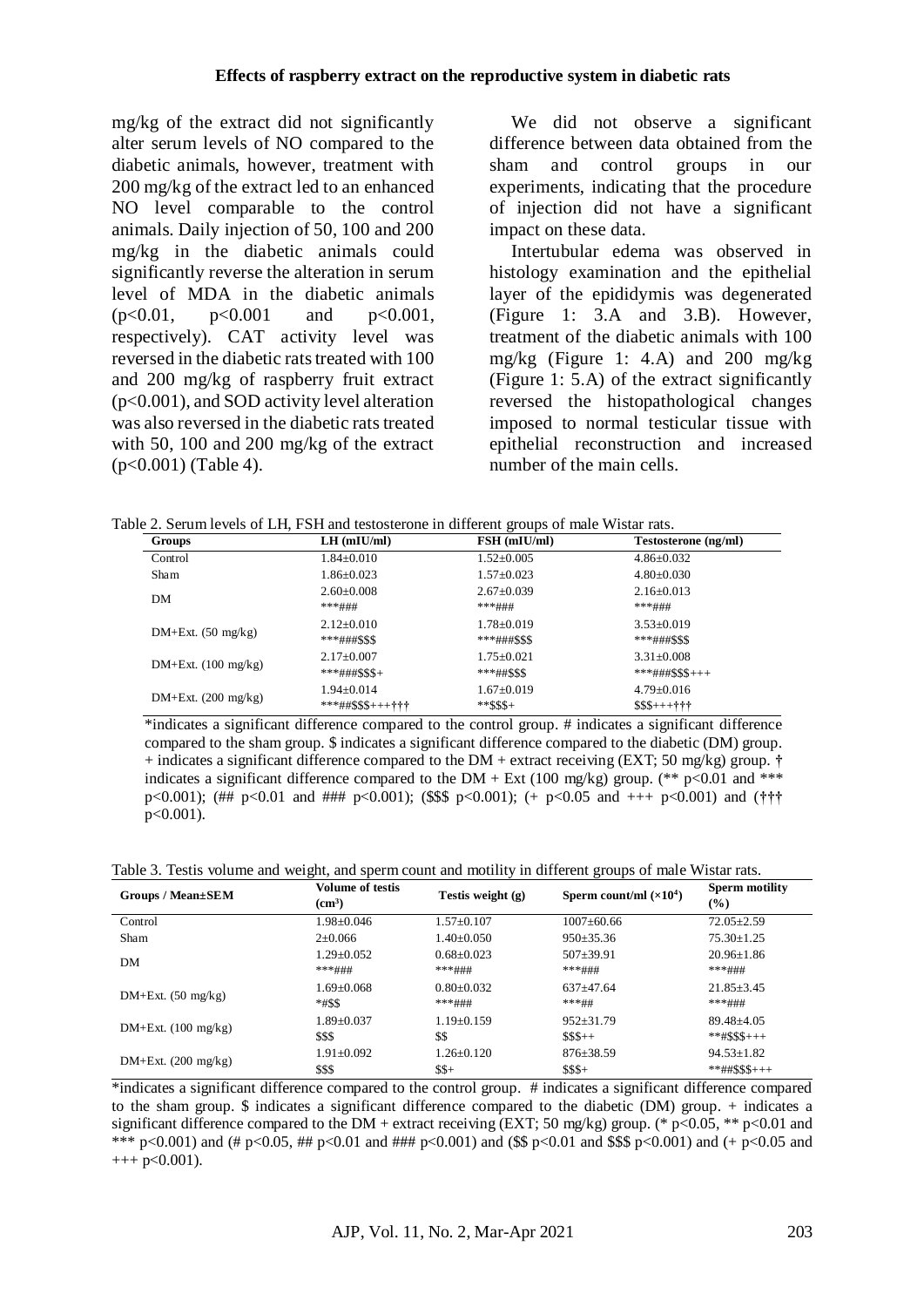#### **Amini** *et al.*

| Groups / Mean±SEM     | NO (µmol/L)    | $MDA$ ( $\mu$ mol) | SOD (U/ml)             | CAT (U/ml)              |
|-----------------------|----------------|--------------------|------------------------|-------------------------|
| Control               | $60.50 + 2.38$ | $6.18 \pm 0.85$    | $29.73 \pm 0.48$       | $28.58 \pm 1.59$        |
| <b>Sham</b>           | $63.22+0.77$   | $8.55 + 0.87$      | $28.50 + 0.57$         | $25.72 + 1.08$          |
| DM                    | $30.60 + 3.80$ | $27.43 + 1.87$     | $18.67+0.36$           | $13.21 + 0.50$          |
|                       | ***###         | ***###             | ***###                 | ***                     |
| $DM+Ext. (50 mg/kg)$  | 38.98+4.78     | $20.97+0.83$       | $22.75+0.36$           | $16.95 + 1.14$          |
|                       | ***###         | $***\#~#$ \$\$     | ***###\$\$\$           | ***                     |
| $DM+Ext. (100 mg/kg)$ | $34.60 + 2.74$ | $18.39 + 1.21$     | $23.22+0.62$           | $22.19 + 0.96$          |
|                       | ***###         | $***\#4SSS$        | ***###\$\$\$           | $***\# \# \# \$$ \$\$++ |
| $DM+Ext.$ (200 mg/kg) | $54.60+1.93$   | $13.04 + 1.37$     | $26.55+0.24$           | $23.44+0.91$            |
|                       | $$$ \$\$++†††  | $*$ \$\$\$++†      | *** $$$ + + + + + + +$ | $*$ ###\$\$\$+++        |

\*indicates a significant difference compared to the control group. # indicates a significant difference compared to the sham group. \$ indicates a significant difference compared to the diabetic (DM) group. + indicates a significant difference compared to the DM + extract receiving (EXT; 50 mg/kg) group. **†** indicates a significant difference compared to the DM + Ext (100 mg/kg) group. (\* p<0.05, \*\* p<0.01 and \*\*\* p<0.001) and (## p<0.01 and ### p<0.001) and (\$\$\$ p<0.001) and (++ p<0.01 and +++ p<0.001) and (**†** p<0.01 and **†††** p<0.001).



Figure 1. Micrographs of testis from the normal and treated rats. 2: Diabetic animals (DM), 3: DM+Ext (Extract) (50 mg/kg), 4: DM+Ext (100 mg/kg), 5: DM+Ext.(200 mg/kg), 1.A(100×): Seminiferous tubules with normal arrangement of germ cells with an almost empty lumen (asterisk), 1.B(400×): Sertoli cells (large arrow) adjacent to the spermatogonies (small arrow) and peritubular cells (arrowhead). Interstitial tissue with Leydig cells (asterisk), 2.A(400×): Spermatogonial cell apoptosis (arrows) and sloughing of Sertoli cells (arrowhead) next to the peritubular tissue, 2.B(100×): Abnormal shape of seminiferous tubules with detachment of the germ cells and filling up the tubular lumen (asterisk), 2.C(400×): Extensive tubular damage with epithelial atrophy, empty spaces as a result of spermatocytes and spermatids absence (arrow),  $3.A(100\times) & 3.B(400\times)$ : Detachment of the epithelial germ cells (arrows), 4.A(400×): Damaged but regenerating germinal epithelium (arrows) along with interstitial congestion (asterisk), 5.A(400×): Regenerating epithelium and filled lumen (asterisk)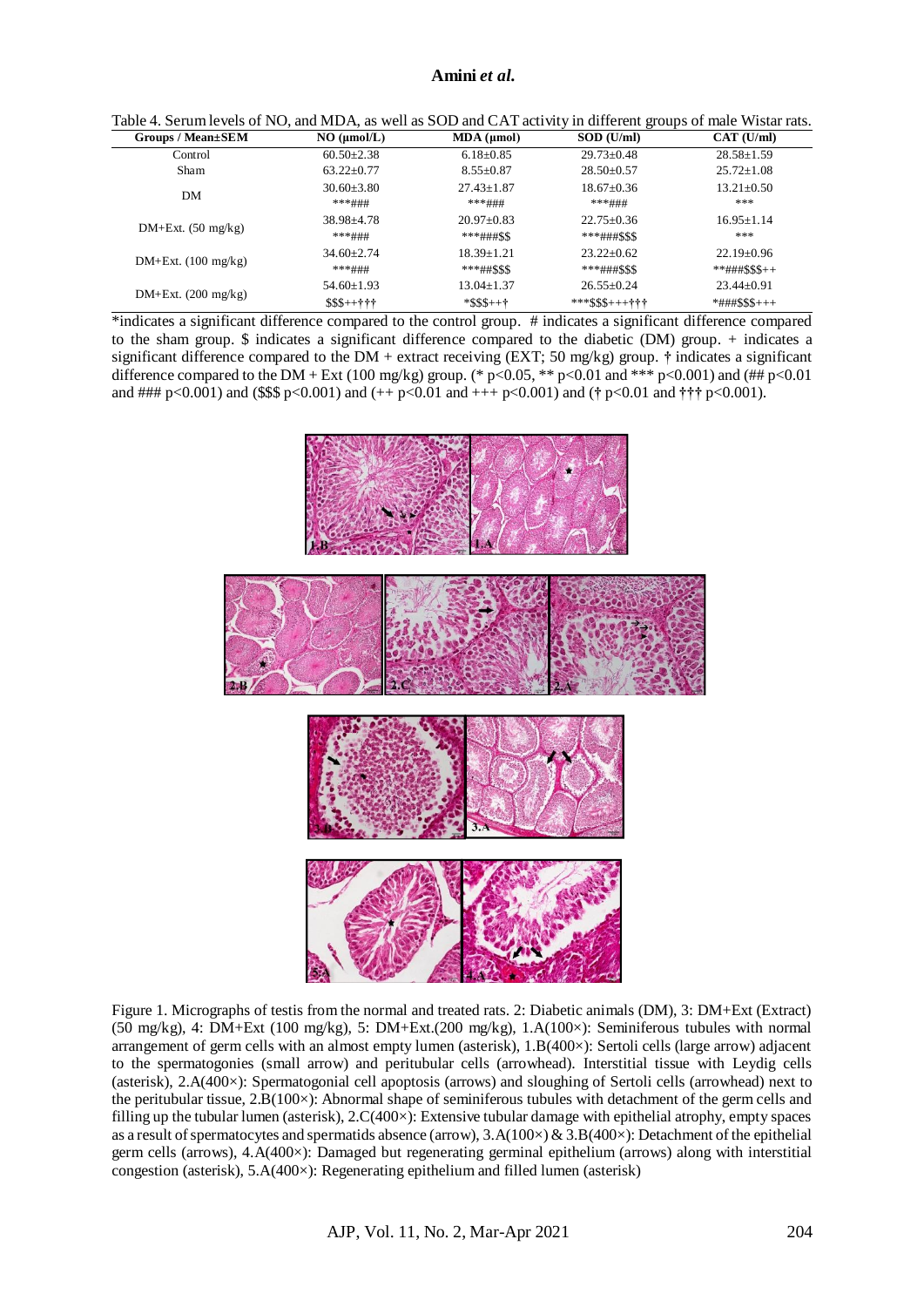# **Discussion**

It was reported that (Shiravi and Sayyad Zomorrodi, 2015; Zia-Ul-Haq et al., 2014) (Monforte et al., 2018) that raspberry fruit extract has antioxidant effects *in vivo* and *in vitro*. To determine the anti-diabetic effects of raspberry fruit extract (*Rubus fruticosus* L.) on pituitary-gonadal axis and testicular histopathology in STZ-induced diabetic male rats, we measured antioxidant capability of the raspberry fruit extract and evaluated the improving effects of the extract on the male reproductive system in diabetic rats. Our findings showed that the raspberry fruit extract can interestingly reverse the destructive alterations in the male reproductive system caused by diabetes in animals.

## **The effects of diabetes on pituitarygonadal axis**

In our experiment, chemically-induced diabetes in rats resulted in enhanced serum levels of LH and FSH but decreased serum levels of testosterone, and damaged testicular tissue and sperm quality and quantity. In line with our finding, previous studies have shown that diabetes leads to morphological damages to testicular tissue, and thus, alters serum level of gonadotropins (Sönmez et al., 2015). Higher levels of LH and FSH than the normal range are indicative of some pathologic processes (Hussein and Al-Qaisi, 2012). Previous research results revealed that diabetes mellitus can lead to a lower level of testosterone, reproductive glands atrophy, reduced sperm count, decreased sperm motility and reduced spermatogenesis in testicular tissue (Tafakkor et al., 2017). It was suggested that diabetes oxidative stress reduces the activity of the Leydig cells and leads to decreased synthesis and secretion of testosterone (Fernandez-Miro et al., 2016). Diabetes and its associated oxidative stress, by increasing the level of free radicals, and affecting LH and FSH receptors, reduce serum testosterone levels (Tirabassi et al., 2016) and with a negative feedback effect to adjust the serum testosterone level, the secretion of LH and FSH from the pituitary gland increases (Guyton and Hall, 2020).

### **The improving effects of raspberry fruit extract on pituitary-gonadal axis**

Regarding our findings, raspberry fruit extract contains a considerable proportion of flavonoids which contribute to its improving effects on pituitary-gonadal system in diabetic animals. A large body of experimental studies revealed the improving effects of flavonoids on serum levels of gonadotropins and testosterone as well as testicular tissue and function (Ahangarpour et al., 2015). Aromatic compounds found in raspberries can increase norepinephrine (Morimoto et al., 2005). Norepinephrine, in turn, induces the release of GnRH from the hypothalamus and ultimately, FSH and LH secretion from the anterior pituitary gland by increasing NO synthesis (Selvage and Johnston, 2004; Całka, 2006). Gonadotropins increase testosterone secretion from Leydig cells. Testosterone with negative feedback on hypothalamus, reduces GnRH secretion which will eventually lead to a reduction in secretion of LH and FSH from the pituitary (Guyton and Hall, 2020), the story that is justifiable regarding our findings about gonadotropins, testosterone and NO in the diabetic group and diabetic animals treated with raspberry fruit extract.

### **The improving effects of raspberry fruit extract on sperm count and motility**

Free radicals are produced through chemical reactions and oxidative stress occurring inside the cell (Khaki et al., 2014). The membrane of the spermatozoon has considerable amount of unsaturated fatty acids. These fatty acids are very sensitive to free radicals (Del Barco-Trillo and Roldan, 2014). Diabetes may result in lipid peroxidation, which plays a role in sperm motility reduction (La Vignera et al., 2012; Sanocka and Kurpisz, 2004). It has been reported that raspberry fruit, as a strong antioxidant, can reduce oxidative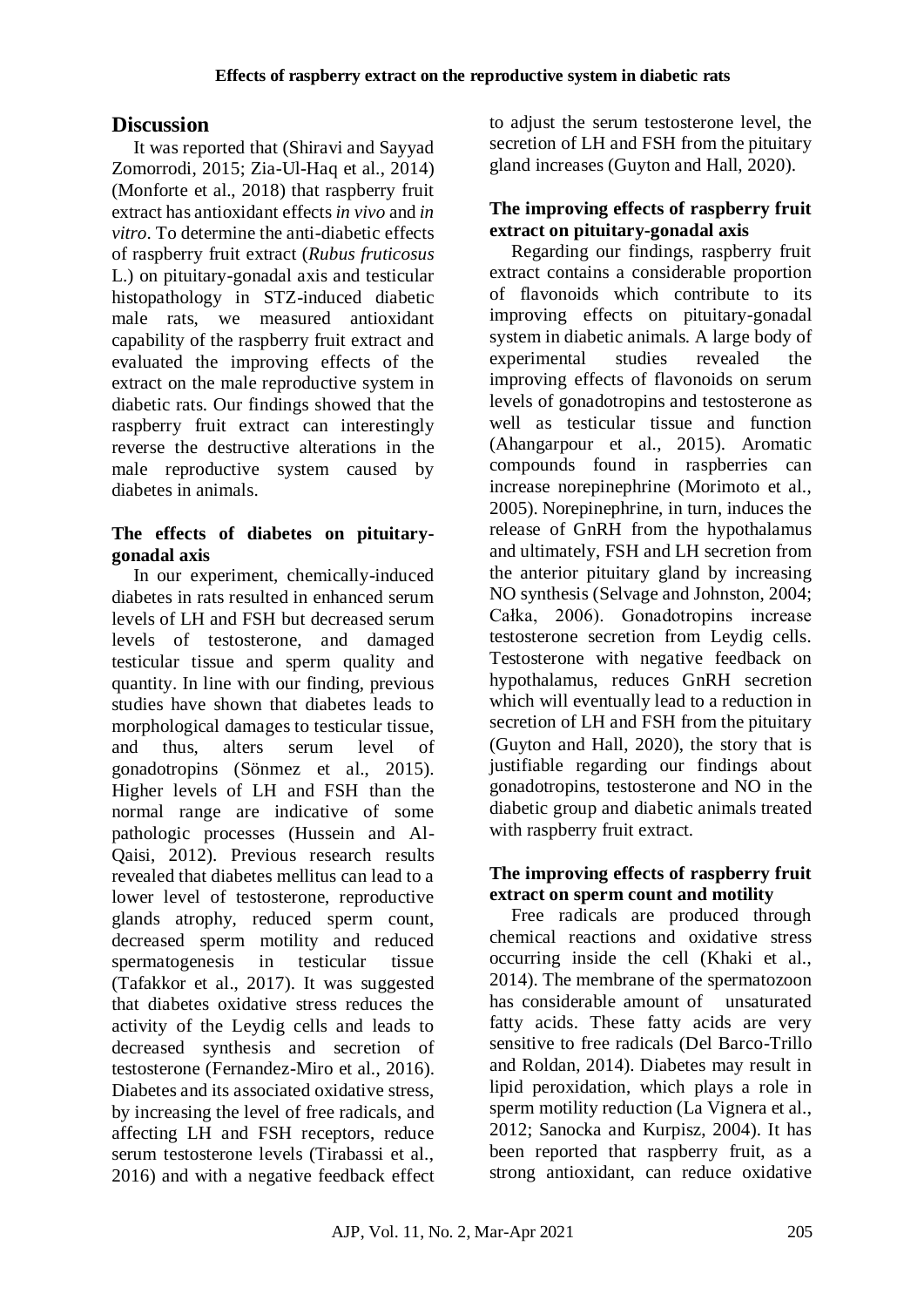stress by removing free radicals (Giribabu et al., 2014). Although raspberry extract contains phenolic compounds (Zia-Ul-Haq et al., 2014), it may protect the testicular cells including Leydig cells from free radical effects (Nejati and Khaneshi, 2014). However, further investigations are required to show the mechanism by which raspberry fruit extract protects the Leydig cells from free radicals' destructive effects.

### **The effects of diabetes on NO, MDA, SOD and CAT**

The results of the present study revealed that serum NO level and SOD and CAT activity significantly decrease and serum MDA level increases in diabetic animals. Previous studies reported that diabetes can interfere with the secretion and synthesis of NO through vascular endothelial cells (Aghamohammadi et al., 2017). Decreases in NO level were reported in STZ-induced diabetic animals (Malekifard et al., 2016). The decrease of NO in diabetes may be brought about by an increase in angiotensin converting enzyme activity in serum and aorta of the diabetic animals (Sharifi et al., 2004), leading to increased angiotensin II production, followed by an increase in systolic blood pressure (Brands and Fitzgerald, 2002), resulting in a significant reduction in serum NO level (Heidari et al., 2006). Past studies showed that reducing the activity of antioxidant enzymes increases plasma concentrations of MDA (Hajinezhad et al., 2015). Diabetes induction with STZ was reported to decrease SOD and CAT activity (Khaki et al., 2014). Indeed, MDA, as a malignant product of lipid peroxidation, causes damage to testicular tissue (Salimnejad et al., 2014). Reduced SOD also results in apoptotic testicular death (Zhao et al., 2013), which would eventually lead to degeneration of testicular tissue and lower testosterone secretion, which in turn increase the secretion of gonadotropin hormones to compensate for this deficiency (Guyton and Hall, 2020).

### **The improving effects of raspberry fruit extract on NO, MDA, SOD and CAT**

In our study, treatment of diabetic animals with raspberry fruit extract could reverse the alterations in serum level of NO and MDA, and SOD and CAT activity caused by chemical diabetes induced in animals. Chemical analysis of the raspberry fruit extract showed that the extract is rich in phenolic compounds. These compounds were reported to increase the secretion of testosterone from Leydig cells (Nejati and Khaneshi, 2014), leading to increased serum NO levels (Ahmadi and Solgi, 2004). However, the reports concerning effects of raspberry fruit extract on NO system are far limited. Therefore, further investigations on the impact of raspberry fruit extract on other cells than Leydig cells are required to reveal the pathways by which, the extract induces NO secretion. It seemed that flavonoid content and phenolic compounds in raspberry fruit extract played a significant role in reversing the pathological alterations observed in diabetic rats. Long-term administration of flavonoid-rich extracts in diabetic rats was reported to reduce serum MDA level (Hajinezhad and Mousavi, 2014) and increase levels of endogenous antioxidant enzymes including SOD and CAT (Giribabu et al., 2014). To the best of our knowledge, there is no previous study reporting the effects of raspberry fruit extract on MDA, SOD and CAT activity in diabetic animal models.

In conclusion, the raspberry fruit phenolic compounds- and flavonoid-rich extract has protective effects on pituitarygonadal axis in diabetic animals, reversing the destructive alterations in serum level of NO and MDA and SOD and CAT activity as well as testicular tissue caused by chemically diabetes induction in animals.

Our findings revealed that the fresh fruit extract of the raspberry (*Rubus fruticosus* L.) can reverse the destructive alterations caused by diabetes in the male pituitarygonadal axis and testicular tissue. This reversion is partially due to improving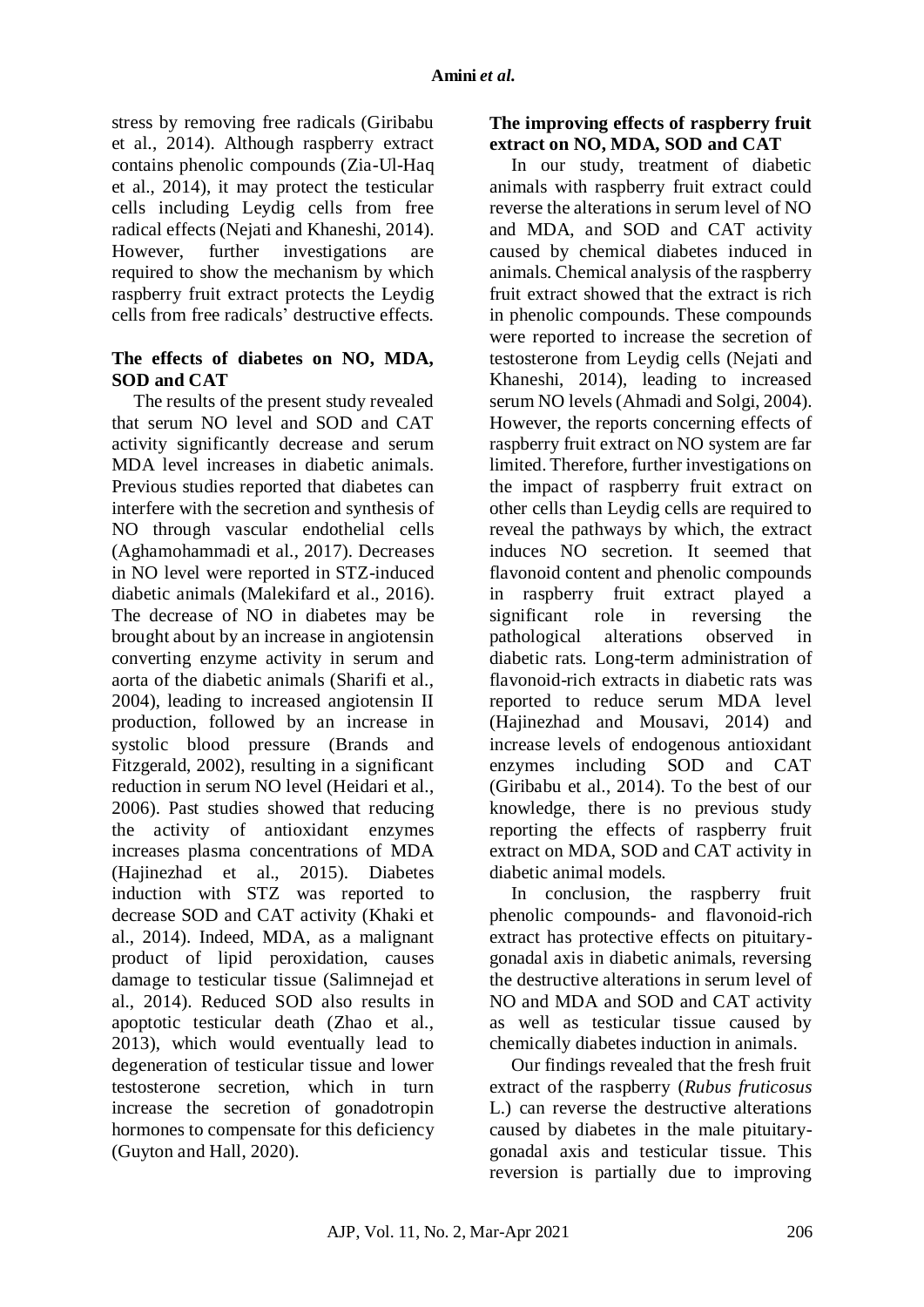effects of the extract on NO system, and SOD and CAT activity. Although this study could not reveal the mechanisms behind the effects of the fruit extract of the raspberry on testicular tissue at cell and molecular level, the results are probably applicable in treatment of complications of diabetes occurring in the reproductive system. Further *in vitro* and *in vivo* as well as clinical trial research are needed to demonstrate antidiabetic effects of the fruit extract of the raspberry on the human reproductive system.

# **Acknowledgment**

This paper was the result of a PhD dissertation in physiology approved by Damghan Branch, Islamic Azad University, Damghan, Iran. We thank IAU Damghan branch- deputy of research affairs for their help.

## **Conflicts of interest**

The authors have declared that there is no conflict of interest.

# **References**

- Aghamohammadi M, Habibi AH, Ranjbar RA. 2017. The Effects of Aerobic Training on Serum Levels of Nitric Oxide, Pulmonary Function Parameters and Quality of Sleep in Women with Type 2 Diabetes. Armaghane Danesh, 21: 1179-1191.
- Ahangarpour A, Oroojan AA, Heidari H, Ghaedi E, Taherkhani R. 2015. Effects of Hydroalcoholic Extract from Arctium lappa L. (Burdock) Root on Gonadotropins, Testosterone, and Sperm Count and Viability in Male Mice with Nicotinamide/ Streptozotocin-Induced Type 2 Diabetes. MJMS, 22: 25-32.
- Ahmadi K, Solgi G. 2004. The effect of sex steroid hormones (17-beta-estradiol and 5 alphadihydrotestosterone) on nitric oxide secretion by TGF-β stimulated rat pulmonary macrophages. Cell J, 6: 75-80.
- Asadi N, Bahmani M, Kheradmand A, Rafieian-Kopaei M. 2017. The impact of oxidative stress on testicular function and the role of antioxidants in improving it: A review. J Clin Diagn Res, 11: 1-5.
- Brands MW, Fitzgerald SM. 2002. Blood pressure control early in diabetes: a balance between angiotensin II and nitric oxide. Clin Exp Pharmacol Physiol, 29: 127-131.
- Całka J. 2006. The role of nitric oxide in the hypothalamic control of LHRH and oxytocin release, sexual behavior and aging of the LHRH and oxytocin neurons. Folia Histochem Cytobiol, 44: 3-12.
- Del Barco-Trillo J, Roldan ERS. 2014. Effects of metabolic rate and sperm competition on the fatty-acid composition of mammalian sperm. J Evol Biol, 27: 55-62.
- Fernandez-Miro M, Chillaron JJ, Pedro-Botet J. 2016. Testosterone deficiency, metabolic syndrome and diabetes mellitus. Med Clin (English Edition), 146: 69-73.
- Giribabu N, Kumar KE, Rekha SS, Muniandy S, Salleh N. 2014. Chlorophytum borivilianum (Safed Musli) root extract prevents impairment in characteristics and elevation of oxidative stress in sperm of streptozotocin-induced adult male diabetic Wistar rats. BMC Complement Altern Med,  $14: 1-16$
- Gomar A, Hosseini A, Mirazi N, Gomar M. 2015. Effect of Hydroethanolic Extract of Rubus fruticosus on Neuropathic Pain in Wistar Diabetic Rats. Caspian J Neurol Sci, 1: 27-34.
- Gopal RK, Elumalai S. 2017. Industrial Production of Superoxide Dismutase (SOD): A Mini Review. JPH, 5: 1-5.
- Guyton AC, Hall JE. 2020. Guyton and Hall textbook of medical Physiology.  $14<sup>th</sup>$  ed. pp: 213-287. Medicostimes. Mbbs Books, New York. USA.
- Haas L, Maryniuk M, Beck J, Cox CE, Duker P, Edwards L, Fisher EB, Hanson L, Kent D, Kolb L, McLaughlin S, Orzeck E, Piette JD, Rhinehart AS, Rothman R, Sklaroff S, Tomky D, Youssef G (American Diabetes Association). 2010. Diagnosis and Classification of Diabetes Mellitus. Diabetes Care, 33: 62-69.
- Hajinezhad MR, Esmaeel Zadeh Bahabadi S, Miri HR, Davari SA, Darvish Sargazi M. 2015. Effect of Hydroalcoholic Extract of Prosopis farcta Pod on Liver Histopathology and Malondialdehyde Level in Streptozotocin Diabetic Rats. Horizon Med Sci, 21: 31-36.
- Hajinezhad MR, Mousavi M. 2014. Effects of Ethanolic Extract from Karlla (Momordica charanita) Unripe Fruit on lipid peroxidation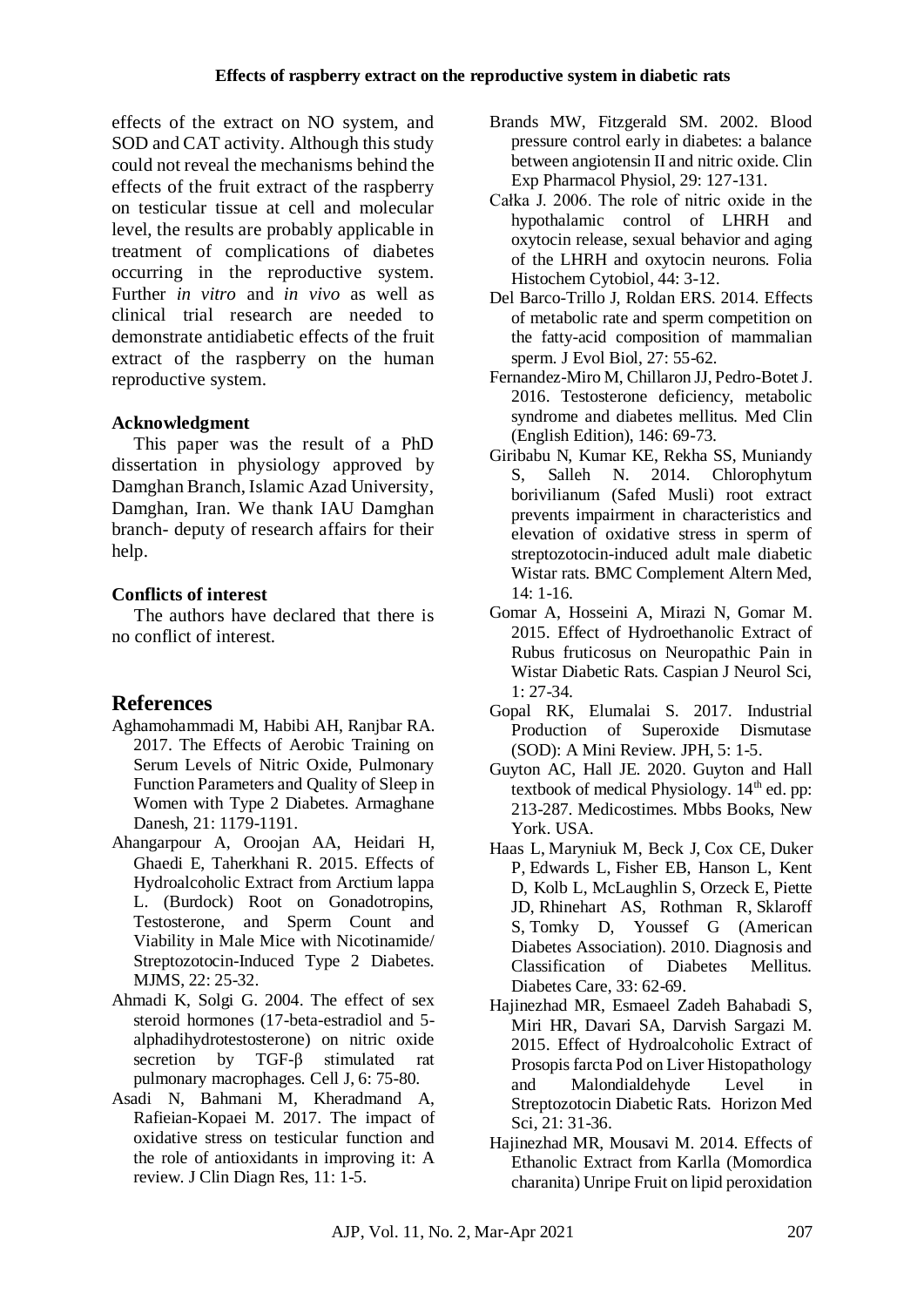HB1Ac and histopathology of liver in diabetic rats. J Zabol med univ, 7: 1-12.

- Hassanpour H. 2007. Effect of nitric oxide and its intracellular signal. J Shahrekord Univ Med Sci, 9: 1-7.
- Heidari A, Noroozzadeh A, Asgari A, Ghasemi A, Najafi S, Khoshbaten A. 2006. Effects of short and chronic poisoning with lead on nitric oxide metabolites and vascular responses in Rat. Kowsar Med J, 11: 59-68.
- Hussein Z, Al-Qaisi J. 2012. Effect of Diabetes mellitus Type 2 on Pituitary Gland Hormones (FSH, LH) in Men and Women in Iraq. IASJ, 15: 75-79.
- Jasemi M, Saki GH, Rahim F. 2009. The Effect of Centella Asiatica Alcoholic Extract on the Serum Levels of Testosterone FSH and LH in Male Wistar Rat. JSUMS, 16: 6-11.
- Johari H, Sharifi E, Ansari N, Hosseini M, Amiri F. 2010. Effect of hydro alcoholic ginger extracts on the body weight, testis weight and spermatogenesis in male rats undergoing chemotherapy with cyclophosphamide. JSSU, 17: 365-374.
- Karamian R, Asadbegy M, Pakzad R. 2013. Essential oil compositions and in vitro antioxidant and antibacterial activities of the methanol extracts of two Salvia species (Lamiaceae) from Iran. Intl J Agri Crop Sci, 5: 1171-1182.
- Khaki A, Khaki AA, Hajhosseini L, Sadeghpour Golzar F, Ainehchi N. 2014. The anti-oxidant effects of ginger and cinnamon on spermatogenesis dys-function of diabetes rats. Afr J Tradit Complement Altern Med, 11: 1-8.
- La Vignera S, Condorelli R, Vicari E, D'Agata R, Calogero AE. 2012. Diabetes mellitus and spermparameters. J Androl, 33: 145- 153.
- Malekifard F, Delirezh N, Hobbenaghi R, Malekinejad H. 2016. Therapeutic Effects of Tretinoin on Plasma Insulin and Nitric Oxide Levels in Streptozotocin-induced Diabetes in C57BL/6 Mice. J Mazandaran Univ Med Sci, 26: 1-8.
- Mohammadi Mehdiabadihassani MH, Moradi M, Khoshnam E, Mohammadi SH. 2018. The Effects of Hydroalcoholic Extract of Raspberry fruit on Pain and Passive Avoidance Memory Following Transient Global Ischemia/Reperfusion in Wistar Rats. J Med Plants, 4: 137-146.
- Monforte MT, Smeriglio A, Germanò MP, Pergolizzi S, Circosta C, Galati EM. 2018.

Evaluation of Antioxidant, Antiinflammatory, and Gastroprotective Properties of Rubus Fruticosus L. Fruit Juice. Phytother Res, 32: 1404-1414.

- Moodley K, Joseph K, Naidoo Y, Islam S, Mackraj I. 2015. Antioxidant, antidiabetic and hypolipidemic effects of Tulbaghia violacea Harv. (wild garlic) rhizome methanolic extract in a diabetic rat model. BMC Complement Altern Med, 15: 2-13.
- Morimoto C, Satoh Y, Hara M, Inoue S, Tsujita T, Okuda H. 2005. Anti-obese action of raspberry ketone. Life Sci, 77: 194-204.
- Nejati V, Khaneshi F. 2014. Evaluation of hydro- alcoholic extract of Plantago majo leaf on the changes in testis Morphology, sperm parameters and testosterone level in Streptozotocin- Induced Diabetic Rats. Horizon Med Sci, 20: 49-55.
- Nimse SB, Pal D. 2015. Free radicals, natural antioxidants, and their reaction mechanisms. RSC Adv, 5: 27986-28006.
- Noorafshan A, Ebrahimi S, Esmaeilzadeh E, Arabzadeh H, Bahmani-Jahromi M, Ashkani-Esfahani S. 2017. Effects of arnebia euchroma extract on streptozotocin induced diabetes in rats: a stereological study. Acta Endocrinol (Buc), 13: 272-277.
- Salimnejad R, Jalali M, Nikravesh MR, Fazel AR. 2014. Effect of Garlic Aqueous Extract on Markers of Oxidative Stress in Diabetic Rats Testes. J Rafsanjan Univ Med Sci, 13: 371-382.
- Sanocka D, Kurpisz M. 2004. Reactive oxygen species and sperm cells. Reprod Biol Endocrinol, 2: 1-7.
- Selvage DJ, Johnston CA. 2004. Interaction between norepinephrine, oxytocin, and nitric oxide in the stimulation of gonadotropin-releasing hormone release from proestrous rat basal hypothalamus explants. J Neuroendocrinol, 16: 819-824.
- Sharifi AM, Mousavi SH, Larijani B. 2004. Study of correlation between systolic blood pressure and angiotensin converting enzyme (ACE) activity in stz induced diabetic rats. ijdld, 4: 7-13.
- Shiravi A, Sayyad Zomorrodi M. 2015. The study effect of rubus fruticosus extract on cutaneous wound healing in diabetic wistar rat. ijdld, 15: 1-8.
- Sönmez MF, Karabulut D, Kilic E, Akalin H, Sakalar C, Gunduz Y, Kara A, Dundar M. 2015. The effects of streptozotocin-induced diabetes on ghrelin expression in rat testis: